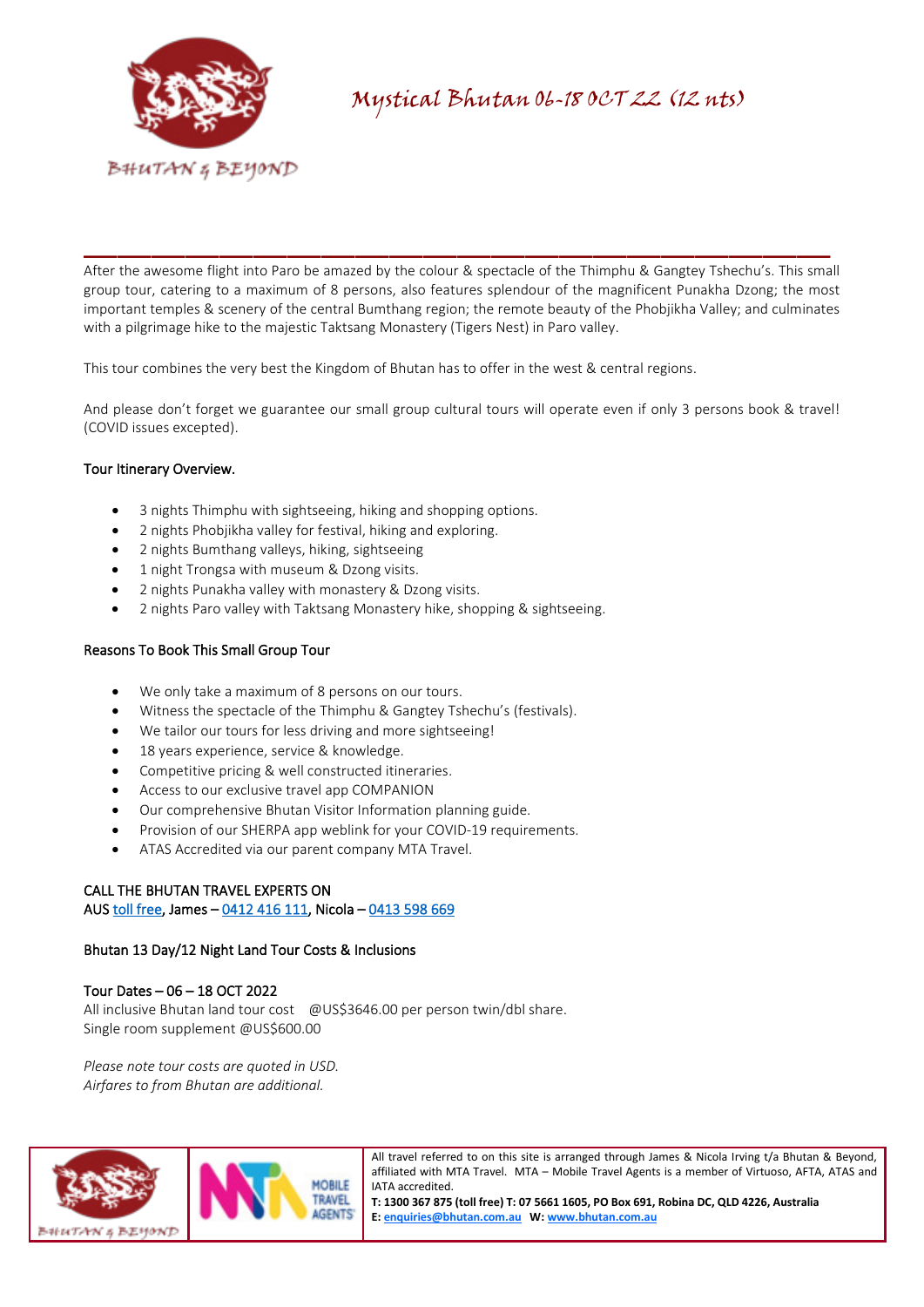

\_\_\_\_\_\_\_\_\_\_\_\_\_\_\_\_\_\_\_\_\_\_\_\_\_\_\_\_\_\_\_\_\_\_\_\_\_\_\_\_\_\_\_\_

## Tour Inclusions:

- English speaking guide, driver & private coach.
- All touring & transfers throughout your journey.
- Bhutanese style 3\* hotel accom with private bathrooms.
- All meals including bottled water daily.
- Entrance fees, hiking & sightseeing.
- Bhutan visa fees & processing.
- Sustainable development fee (SDF) & local taxes.
- The spectacle of the Thimphu & Gangtey Tshechu's (festivals).
- Bank transfer & communication fees.
- Professionally operated by Bhutan Tourism Corp BTCL.

## Tour Exclusions:

- Flights to/from Paro are additional.
- Personal items: phone calls, laundry, drinks etc.
- Tipping we will advise your tipping regime.
- Travel Insurance mandatory to enter Bhutan.
- Any COVID-19 PCR or RAT tests required.

## Available On Request:

- Upgrade to Business Class on your flights.
- Ex-Australia airfares.
- Stopovers & additional Asian arrangements.

## COVID-19 Updates & Procedures:

Our Sherpa travel app will keep you updated with COVID-19 requirements pre, during & post travel. These include PCR, RAT & any other tests and where to get them, vaccination certificates & other documentation plus any tracing apps required at your destination and stopovers. Once your tour booking is confirmed and your air travel process commences, we will provide you with your personal Sherpa app web links to assist you manage the COVID-19 procedures that will be relevant at the time of travel.

## Cancellation Conditions:

- Deposit date until 35 days prior arrival in Bhutan Land tour deposit is refundable less B&B service fees.
- 35 days or less prior to arrival in Bhutan No land tour refund permitted.

*Please note: - These conditions cover land travel arrangements only, not airfares, which are subject to their own cancellation conditions.*



All travel referred to on this site is arranged through James & Nicola Irving t/a Bhutan & Beyond, affiliated with MTA Travel. MTA – Mobile Travel Agents is a member of Virtuoso, AFTA, ATAS and IATA accredited.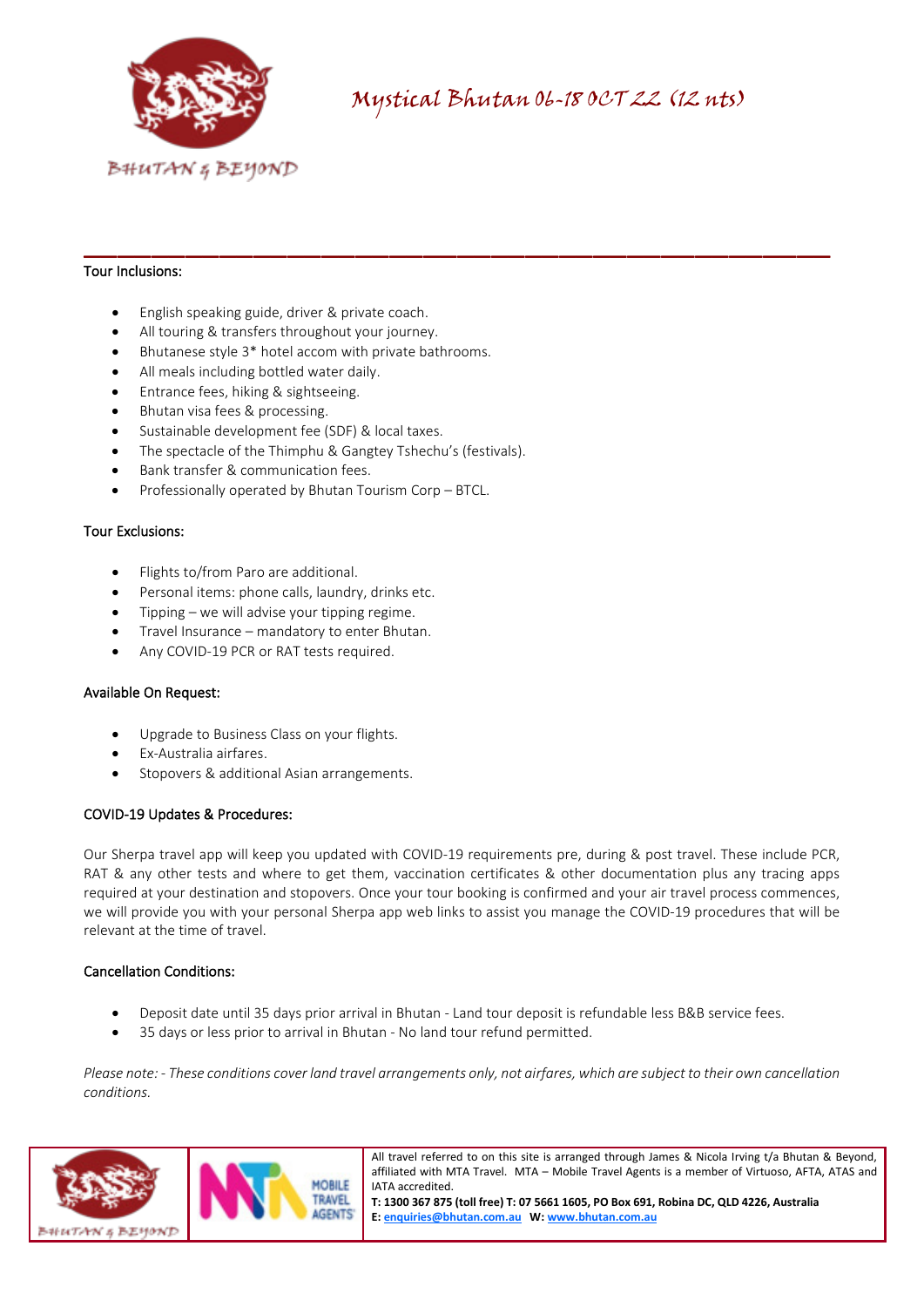

## DETAILED TOUR ITINERARY – 06 - 18 OCTOBER 2022

## Thursday 06 October 2022:

## Paro Airport to Thimphu (1 hr 30 mins drive time)

After clearing immigration and customs you will be greeted by your BTCL guide and driver and transferred to Bhutan's capital Thimphu, travelling through the spectacular countryside en-route. All the houses and buildings in the Kingdom are painted and constructed in traditional Bhutanese style.

\_\_\_\_\_\_\_\_\_\_\_\_\_\_\_\_\_\_\_\_\_\_\_\_\_\_\_\_\_\_\_\_\_\_\_\_\_\_\_\_\_\_\_\_

On arrival in Thimphu, visit the awesome Buddha Dordenma statue located at Kuenselphodrang. The statue is made of bronze and gilded in gold. It is considered the largest Buddha Shakyamuni statue in the world. There is also an excellent 3 km hike option through Kuenselphodrang Nature Park which offers sensational valley views.

Enjoy a very traditional Bhutanese lunch at a local restaurant and this afternoon take a fascinating wander through the colourful festival markets. Time permitting visit the National Memorial Chorten and the Takin Preserve, home to Bhutan's most unusual national mammal.

## Overnight Thimphu [– Bhutanese Style 3\\* Hotel](https://bhutan.com.au/thimphu-hotels/)

## Friday 07 October:

## Exploring Thimphu & Festival Visit

This morning drive north up the valley to the majestic Trashichhoe Dzong to witness the colour & spectacle of the last day of the Thimphu Tshechu. Take either a picnic lunch and dine at the festival with the locals, or lunch at a local restaurant.

SPECIAL NOTE: Early this morning at approx 03.00 am you can have the option of attending the festival to witness the unfurling of the Thongdrel. It is an intensely religious experience for the Bhutanese. The extremely large thongdrel is a painting (Thangka) which is not allowed to be struck by the direct rays of the sun. Therefore it must be rolled back up by 7:30 AM. The mere sight of the Thongdrel is said to cleanse the viewer of sin. You would then return to the hotel for breakfast and rest before later returning to the festival again.

This afternoon visit the beautiful Tara Lhaden Zhingkham Lhakhang (temple) nearby & enjoy some free time to explore Bhutan's weekend markets, where the locals go for a wide range of produce.

## Overnight Thimphu – Bhutanese Style 3\* Hotel



All travel referred to on this site is arranged through James & Nicola Irving t/a Bhutan & Beyond, affiliated with MTA Travel. MTA – Mobile Travel Agents is a member of Virtuoso, AFTA, ATAS and IATA accredited.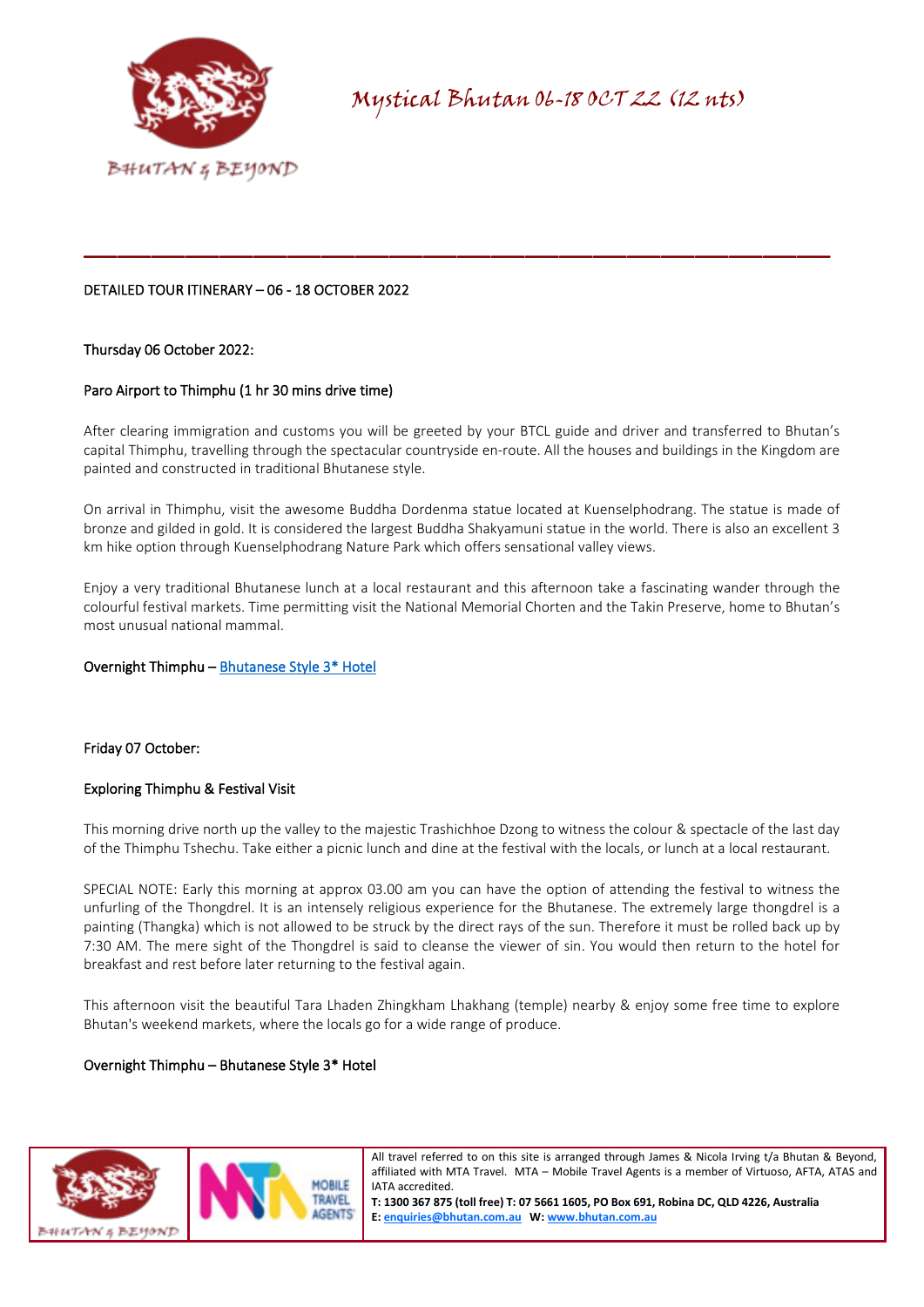

## Saturday 08 October:

## Thimphu to Phobjikha Valley (4-5 hrs)

This morning you will be transferred by road eastwards to the Phobjikha Valley. En-route passing the Semtokha Dzong, built in 1629 & the oldest fortress of its kind that guarded the Thimphu valley, which today it is a monastery. Continue ascending to Dochu La (pass) to view the 108 Stupas, commissioned by a former Queen as a memorial to those who lost their lives during the low intensity conflict in late 2002 when Bhutan evicted Indian rebels camped in the jungle on the Bhutan – Indian border. On a clear day you will witness a breathtaking view of the eastern Himalaya.

\_\_\_\_\_\_\_\_\_\_\_\_\_\_\_\_\_\_\_\_\_\_\_\_\_\_\_\_\_\_\_\_\_\_\_\_\_\_\_\_\_\_\_\_

When the Wangdue Phodrang Dzong (currently being rebuilt) comes into view, notice the large cacti that cover the hillside below which, were planted long ago to discourage invaders from climbing the steep slope to the Dzong. From the road view Rinchengang, one of Bhutan's oldest villages, which did not have access to water, electricity or schooling until the early 1990's.The craftsmen of Rinchengang are sought after for their skills in construction of Dzongs and Lhakhangs (temples).

Potatoes are Phobjikha' s primary cash crop and mainly exported to India. Phobjikha is a glacial valley on the western slopes of the Black Mountains and is one of the most beautiful open valleys in Bhutan. It is also one of the most important wildlife preserves in the country and the winter home (late October to early February) of the rare black necked crane, which annually flies in from Tibet. There are also muntjaks (barking deer), wild boar, sambar, Himalayan black bear, leopard and red foxes.

Time permitting walk the Gangtey Nature Trail on arrival this afternoon. Alternatively undertake this tomorrow morning. This is an easy, mainly flat, walk through forest and pastures.

## Overnight Phobjikha Valley [– Bhutanese Style 3\\* Hotel.](https://bhutan.com.au/phobjikha-valley-hotels/)

## Sunday 09 October:

## Exploring & festival visit in the Phobjikha Valley

Today you will visit the sacred Gangtey Goenpa (Monastery) to witness the Gangtey Tshechu enroute wander through Gangtey village.

This afternoon visit the Black Crane nature information centre & time permitting take an excursion further down the valley to the more remote Phobji region. Here you can enjoy an easy hike through villages, temples & farm houses.

## Overnight Phobjikha Valley - Bhutanese Style 3\* Hotel.



All travel referred to on this site is arranged through James & Nicola Irving t/a Bhutan & Beyond, affiliated with MTA Travel. MTA – Mobile Travel Agents is a member of Virtuoso, AFTA, ATAS and IATA accredited.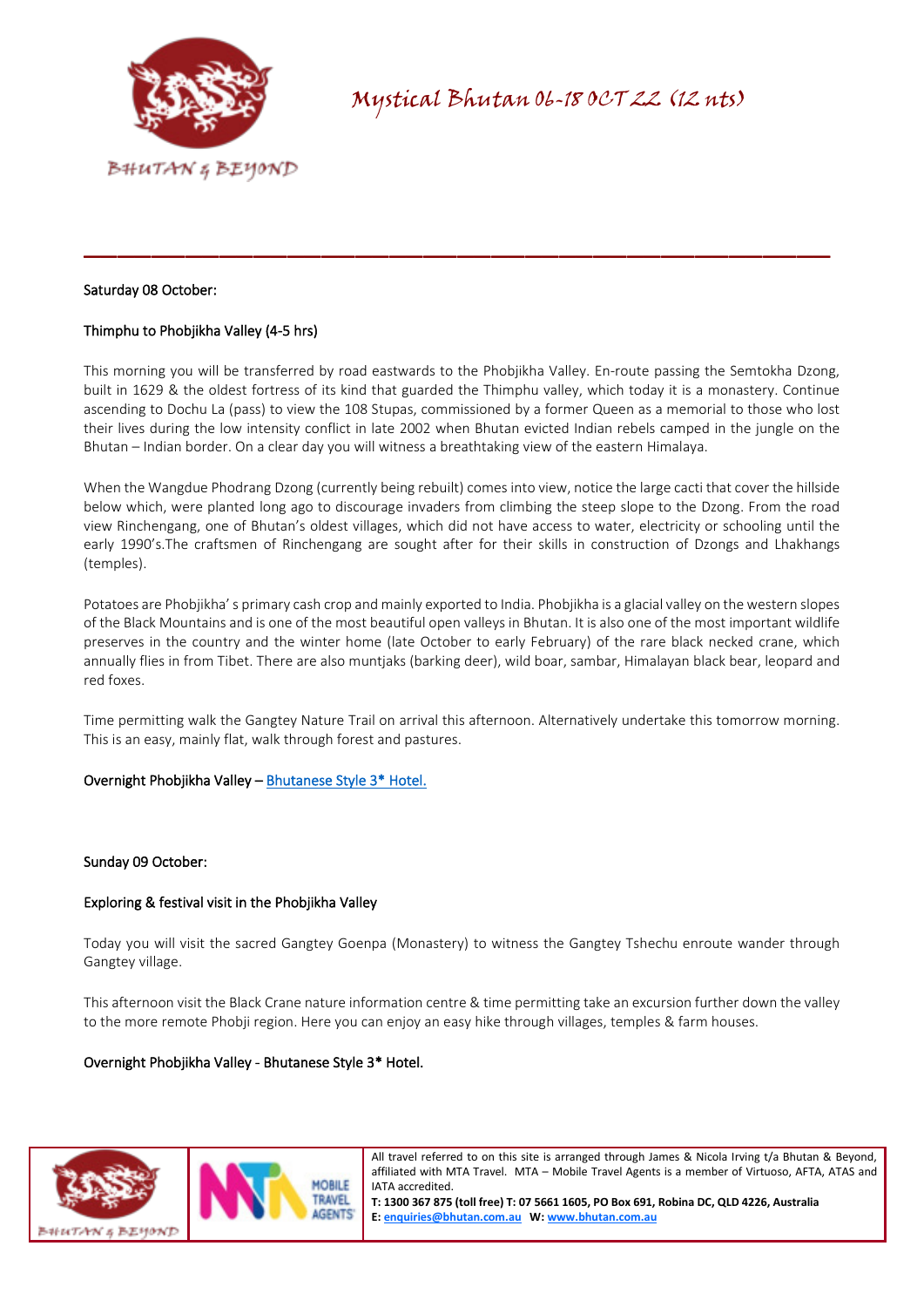

## Monday 10 October:

## Phobjikha to Choekhor Valley (4 hrs)

Early this morning depart Phobjikha to the central Bumthang region comprising the 4 valleys Choekhor, Tang, Ura and Chhume. Traverse the Pele La (Pass) which crosses through the Black Mountains National Park and divides western and central Bhutan. You will spend more time in Trongsa on your return journey. Keep a watchful eye out for Rhesus Macaques (Brown Monkeys) on the side of the road. The Trongsa Dzong is perched at the end of a ridge and seems to hang in space at the head of the valley. The Dzongs location afforded it great power over this part of the country as the only foot and mule trail between east and western Bhutan leads straight through Trongsa and through the Dzong itself.

\_\_\_\_\_\_\_\_\_\_\_\_\_\_\_\_\_\_\_\_\_\_\_\_\_\_\_\_\_\_\_\_\_\_\_\_\_\_\_\_\_\_\_\_

On arrival in the Bumthang region notice the large fields of buckwheat that cover the valleys…..buckwheat noodles and pancakes are a Bumthang specialty. Enjoy the remainder of the afternoon at leisure. There are short walks and hikes to choose from and your guide will be happy to make recommendations.

Overnight Choekhor Valley - [Bhutanese Style 3\\* Hotel.](https://bhutan.com.au/choekhor-valley-hotels/) 

## Tuesday 11 October:

## Exploring & Hiking in the Choekhor Valley

Your morning sightseeing includes visits to the Kurjey Lhakhang & Jambay Lhakhang. These are the oldest two monasteries in the kingdom. All the Kings of Bhutan are cremated at Kurjey Lhakhang.

This afternoon visit Jakar Dzong and take a wander through nearby Chamkhar town, perhaps drop in at the Swiss Farm to taste sweet cheese, apple brandy and locally brewed wine and beer.

## Overnight Choekhor - Bhutanese Style 3\* Hotel.

## Wednesday 12 October:

## Choekhor Valley to Trongsa (2 hrs)

Enjoy a more leisurely start today before transferring westwards today to Trongsa, en-route visiting the Chhume weaving centre for the opportunity to shop for excellent local handicrafts and textiles. This region is renowned for its exceptionally high quality weaving's.

On arrival in Trongsa visit the Tower of Trongsa Museum followed by lunch. Trongsa Dzong is the ancestral home of the Royal Family of Bhutan. This afternoon enjoy an excursion to the Dzong itself or take one of the hiking options available in this region.

## Overnight Trongsa - [Bhutanese Style 3\\* Hotel.](https://bhutan.com.au/trongsa-hotels/)



All travel referred to on this site is arranged through James & Nicola Irving t/a Bhutan & Beyond, affiliated with MTA Travel. MTA – Mobile Travel Agents is a member of Virtuoso, AFTA, ATAS and IATA accredited.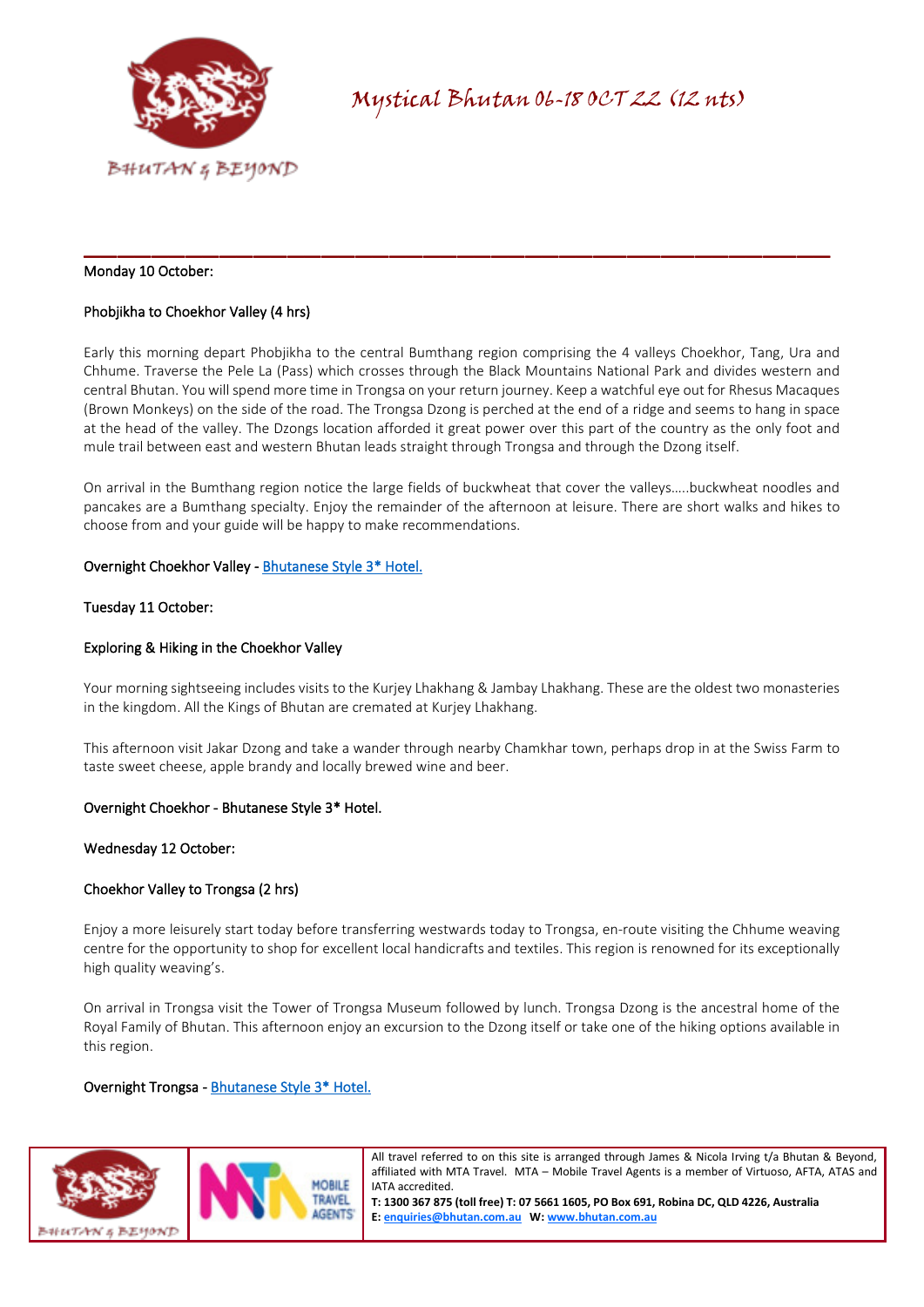

## Thursday 13 October:

## Trongsa to Punakha Valley (4 hrs)

Depart early this morning on a very scenic drive to the Punakha Valley, which holds the title as the winter capital because of its more temperate climate, taking lunch on arrival in Punakha.

\_\_\_\_\_\_\_\_\_\_\_\_\_\_\_\_\_\_\_\_\_\_\_\_\_\_\_\_\_\_\_\_\_\_\_\_\_\_\_\_\_\_\_\_

This afternoon, on arrival into Punakha, take an orientation tour of the valley including the markets at Lobesa and the nearby Chimi Lhakhang, a monastery built by Lama Drukpa Kuenley (also known as the Divine Madman or Mad Monk) with a very colourful history. It is believed childless women who visit the temple will conceive after receiving a 'wang' (blessing) from the resident monk. The walk across rice paddy fields takes about 20 minutes each way.

Overnight Punakha [- Bhutanese Style 3\\* Hotel.](https://bhutan.com.au/punakha-valley-hotel/) 

## Friday 14 October:

#### Exploring & hiking in the Punakha Valley

This morning visit the dramatic Punakha Dzong, which formally served as the seat of the government and is still the winter residence of the Dratsheng (Central Monk Body). This is Bhutan's most spectacular Dzong and an excellent example of how a medieval fortress and a centre of both monastic and administrative functions, has adapted and evolved for modern day use.

Continue on and visit the Sangchen Dorji Lhuendrup Lhakhang & Nunnery followed by an excursion along a delightful country lane the very traditional village of Talo where you can wander the beautiful & serene gardens of the local monastery.

Choose to enjoy a relaxing afternoon at leisure or travel up the valley & take a fascinating hike to Khamsum Yulley Namgyel Chorten through fields of vegetables, rice paddies and tiny hamlets. This Chorten hold very special significance being consecrated in 1999 and dedicated to the protection of the former Crown Prince – today's current King Jigme Khesar Namgyel Wangchuck.

## Overnight Punakha Valley – Bhutanese Style 3\* Hotel



All travel referred to on this site is arranged through James & Nicola Irving t/a Bhutan & Beyond, affiliated with MTA Travel. MTA – Mobile Travel Agents is a member of Virtuoso, AFTA, ATAS and IATA accredited.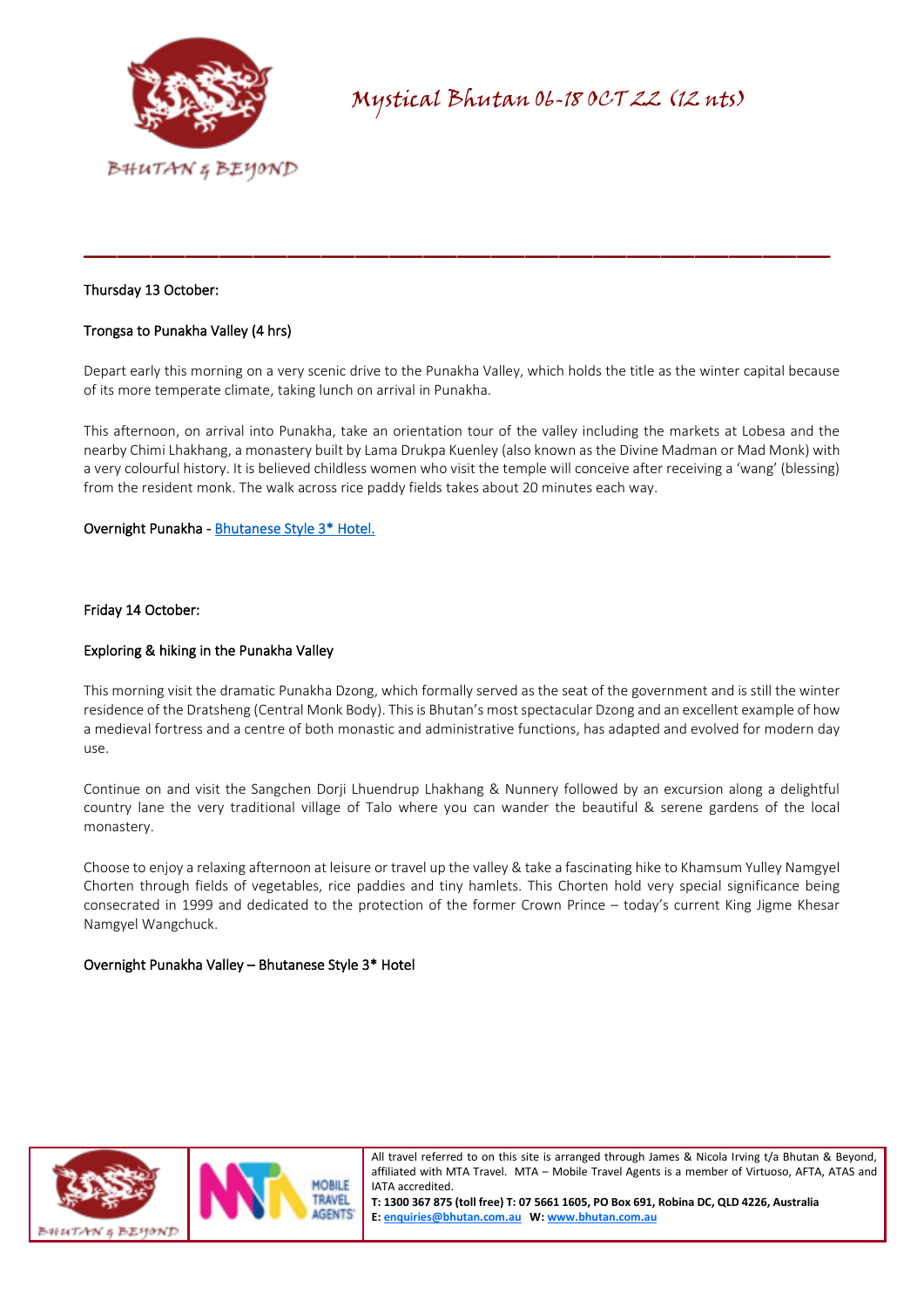

## Saturday 15 October:

## Punakha to Thimphu (2 hrs 30 mins)

Early morning departure from the beautiful Punakha and head back to the capital Thimphu, once again traversing Dochu La.

\_\_\_\_\_\_\_\_\_\_\_\_\_\_\_\_\_\_\_\_\_\_\_\_\_\_\_\_\_\_\_\_\_\_\_\_\_\_\_\_\_\_\_\_

On arrival in Thimphu visit the celebrated Royal Textiles Academy, followed by 'Simply Bhutan' a traditional display village. At 'Simply Bhutan' you can try ara tasting (local spirit); suja tasting (butter tea); try your hand at archery and enjoy a cultural performance of song & dance during the lunch, before a visit to the National Memorial Chorten.

Remainder of the day at leisure to explore on your own.

## Overnight Thimphu [– Bhutanese Style 3\\* Hotel](https://bhutan.com.au/thimphu-hotels/)

## Sunday 16 October:

## Thimphu to Paro Valley (1 hr 30 mins)

Enjoy a leisurely start today before a late morning transfer to the Paro Valley. On arrival take lunch at a local restaurant.

This afternoon enjoy an orientation tour of the major features in Paro town including the Rinpung Dzong, with its cantilever bridge. Also visit the National Museum and enjoy time to wander along the main streets which offer good shopping for jewellery and handicrafts.

## Overnight Paro Valley [– Bhutanese Style 3\\* Hotel](https://bhutan.com.au/paro-valley-hotels/)

## Monday 17 October:

## Hiking & exploring in the Paro Valley

This morning make a pilgrimage hike to the Taktsang Monastery, also known as Tigers Nest. This is Bhutan's most revered monastery and all Bhutanese Buddhists strive to make the pilgrimage here at least once in their lives. With each step, merit points are gained for the next part of life's journey.



All travel referred to on this site is arranged through James & Nicola Irving t/a Bhutan & Beyond, affiliated with MTA Travel. MTA – Mobile Travel Agents is a member of Virtuoso, AFTA, ATAS and IATA accredited.